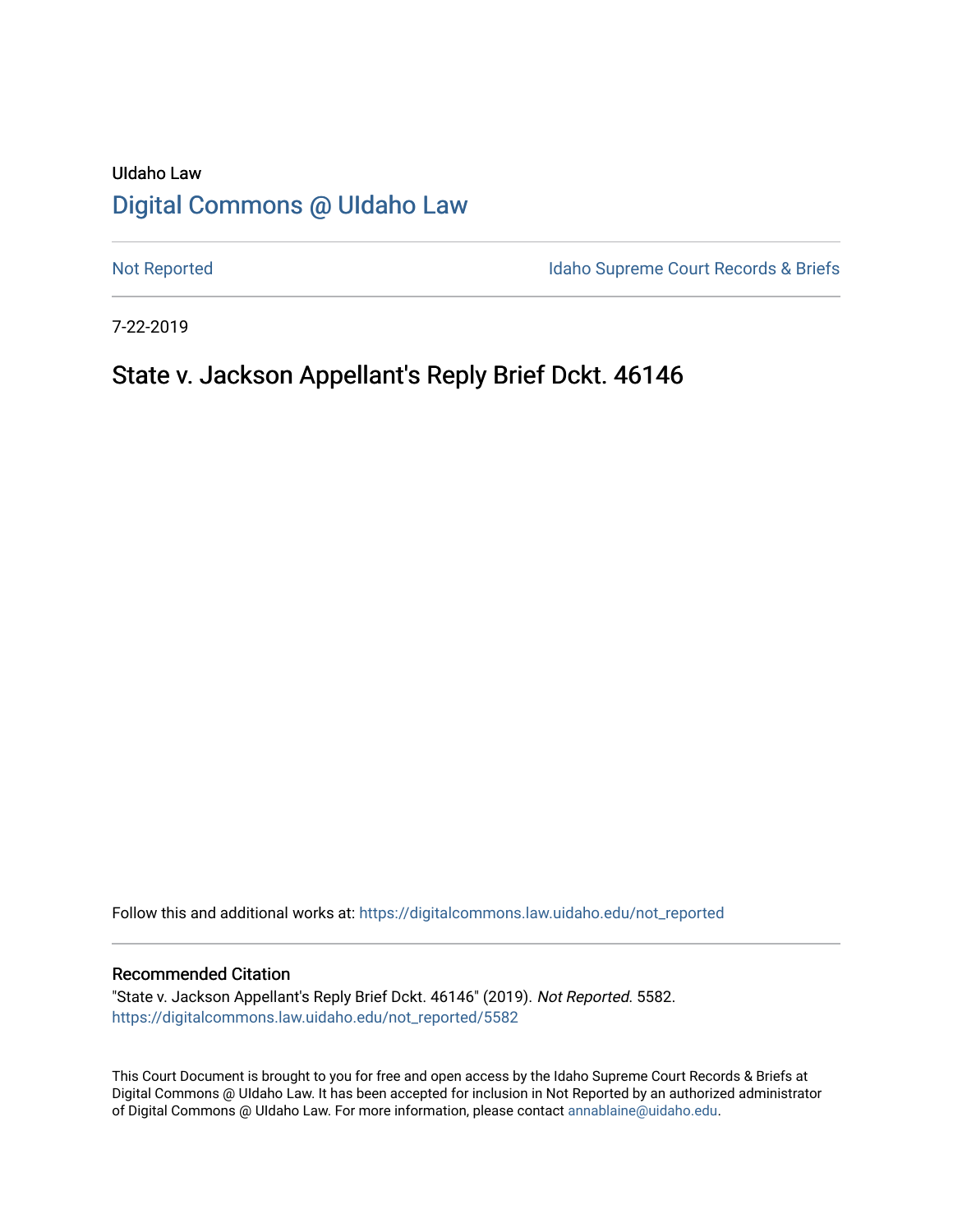Electronically Filed 7/22/2019 3:15 PM Idaho Supreme Court Karel Lehrman, Clerk of the Court By: Brad Thies, Deputy Clerk

### IN THE SUPREME COURT OF THE STATE OF IDAHO

) ) ) ) ) ) ) ) ) )

STATE OF IDAHO,

Plaintiff-Respondent.

vs.

CHAVIS W. JACKSON,

Defendant-Appellant,

 $\mathcal{L}_\text{max}$  and  $\mathcal{L}_\text{max}$  and  $\mathcal{L}_\text{max}$  and  $\mathcal{L}_\text{max}$  and  $\mathcal{L}_\text{max}$ 

 $\mathcal{L}_\text{max}$  and  $\mathcal{L}_\text{max}$  and  $\mathcal{L}_\text{max}$  and  $\mathcal{L}_\text{max}$  and  $\mathcal{L}_\text{max}$ 

\_\_\_\_\_\_\_\_\_\_\_\_\_\_\_\_\_\_\_\_\_\_\_\_\_\_\_\_\_\_\_\_\_\_\_\_\_\_

S.Ct. No. 46146-2018 Kootenai Co. CR-2017-16226

### REPLY BRIEF OF APPELLANT

 $\mathcal{L}=\frac{1}{2}\left\{ \mathcal{L}_{\mathcal{L}}\right\}$  , where  $\mathcal{L}_{\mathcal{L}}$  , we have the set of  $\mathcal{L}_{\mathcal{L}}$ 

 Appeal from the District Court of the First Judicial District of the State of Idaho In and For the County of Kootenai

\_\_\_\_\_\_\_\_\_\_\_\_\_\_\_\_\_\_\_\_\_\_\_\_\_\_\_\_\_\_\_\_\_\_

 HONORABLE RICHARD S. CHRISTENSEN, Presiding Judge

Dennis Benjamin, ISB No. 4199 Lawrence Wasden NEVIN, BENJAMIN, McKAY & BARTLETT ATTORNEY GENERAL 303 West Bannock Jeff Nye, Deputy P.O. Box 2772 Criminal Law Division Boise, ID 83701 P.O. Box 83720 (208) 343-1000 Boise, ID 83720-0010 db@nbmlaw.com (208) 334-2400

Attorneys for Appellant Attorneys for Respondent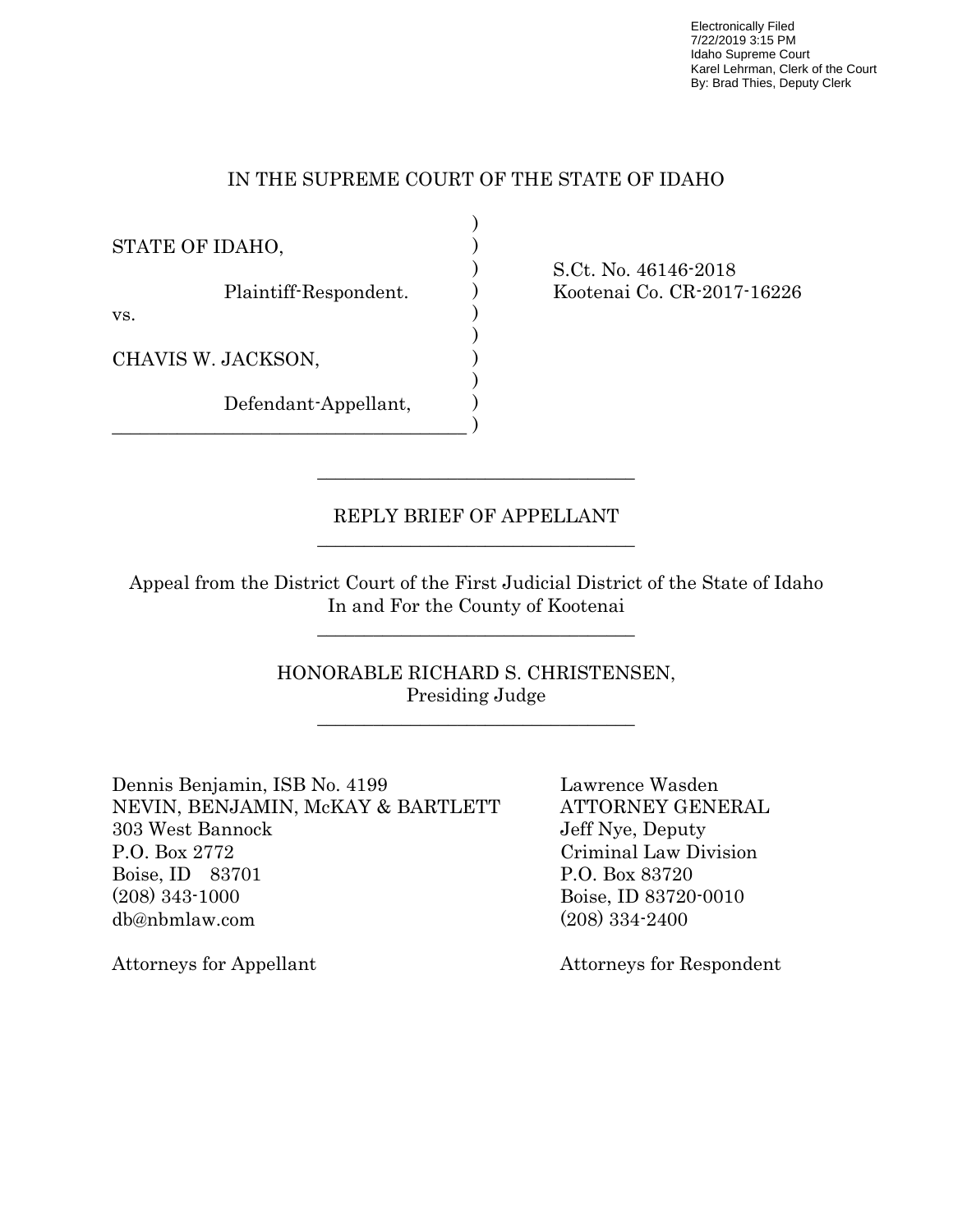# TABLE OF CONTENTS

| I.   |           |                                                                                                                                            |  |  |  |
|------|-----------|--------------------------------------------------------------------------------------------------------------------------------------------|--|--|--|
| II.  |           |                                                                                                                                            |  |  |  |
|      | A.        |                                                                                                                                            |  |  |  |
|      |           | 1.                                                                                                                                         |  |  |  |
|      |           | 2.                                                                                                                                         |  |  |  |
|      |           | 3.                                                                                                                                         |  |  |  |
|      | <b>B.</b> |                                                                                                                                            |  |  |  |
|      | C.        | The trial court erred in refusing to give an entrapment instruction<br>because there was sufficient evidence to support the instruction 11 |  |  |  |
|      | D.        | The state has not proved that the error is harmless beyond a                                                                               |  |  |  |
| III. |           | Conclusion                                                                                                                                 |  |  |  |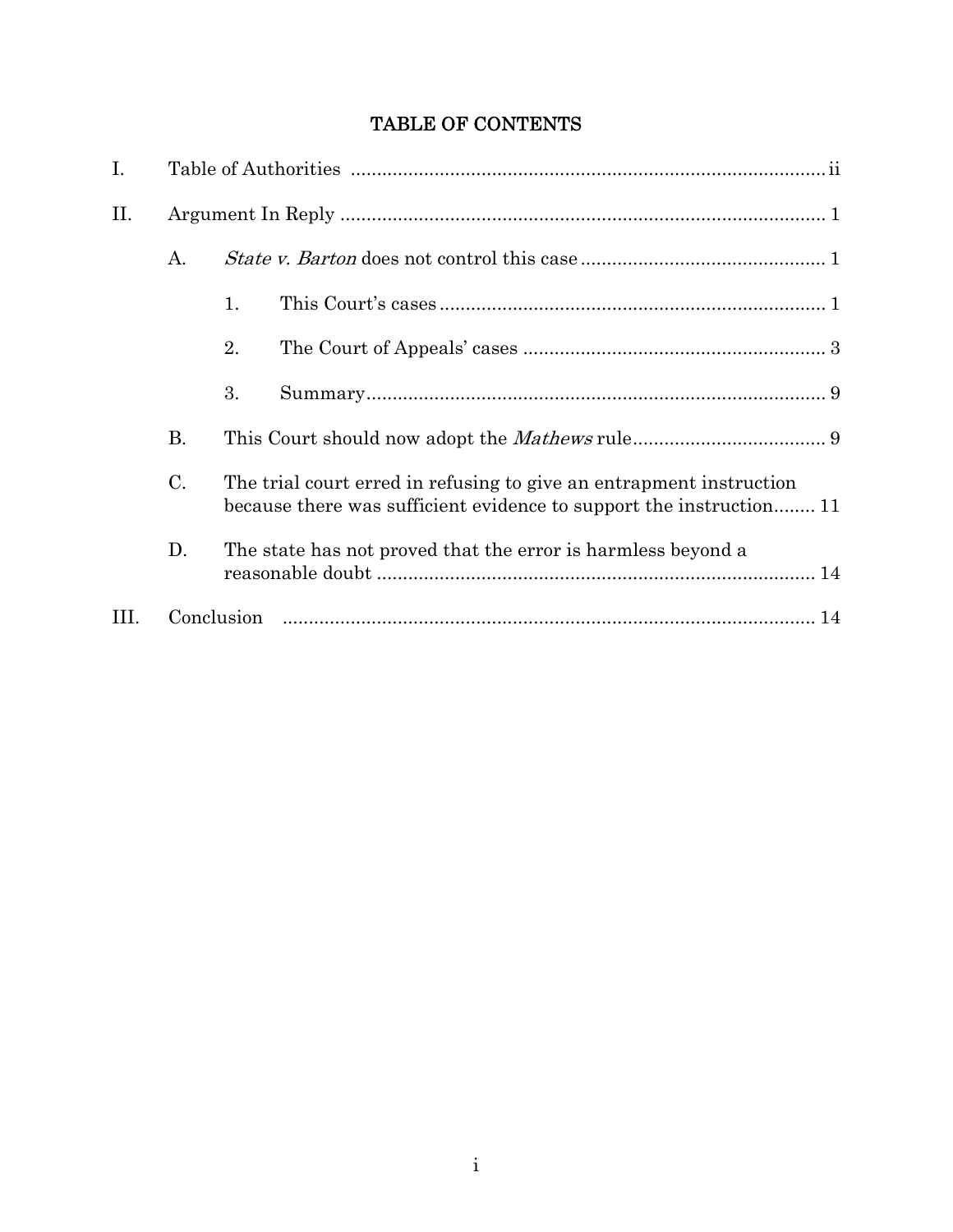## I. TABLE OF AUTHORITIES

### FEDERAL CASES

## STATE CASES

| <i>State v. Mata</i> , 106 Idaho 184, 677 P.2d 497, 498-499 (Ct. App. 1984) <i>passim</i> |
|-------------------------------------------------------------------------------------------|
|                                                                                           |
|                                                                                           |
|                                                                                           |
|                                                                                           |
|                                                                                           |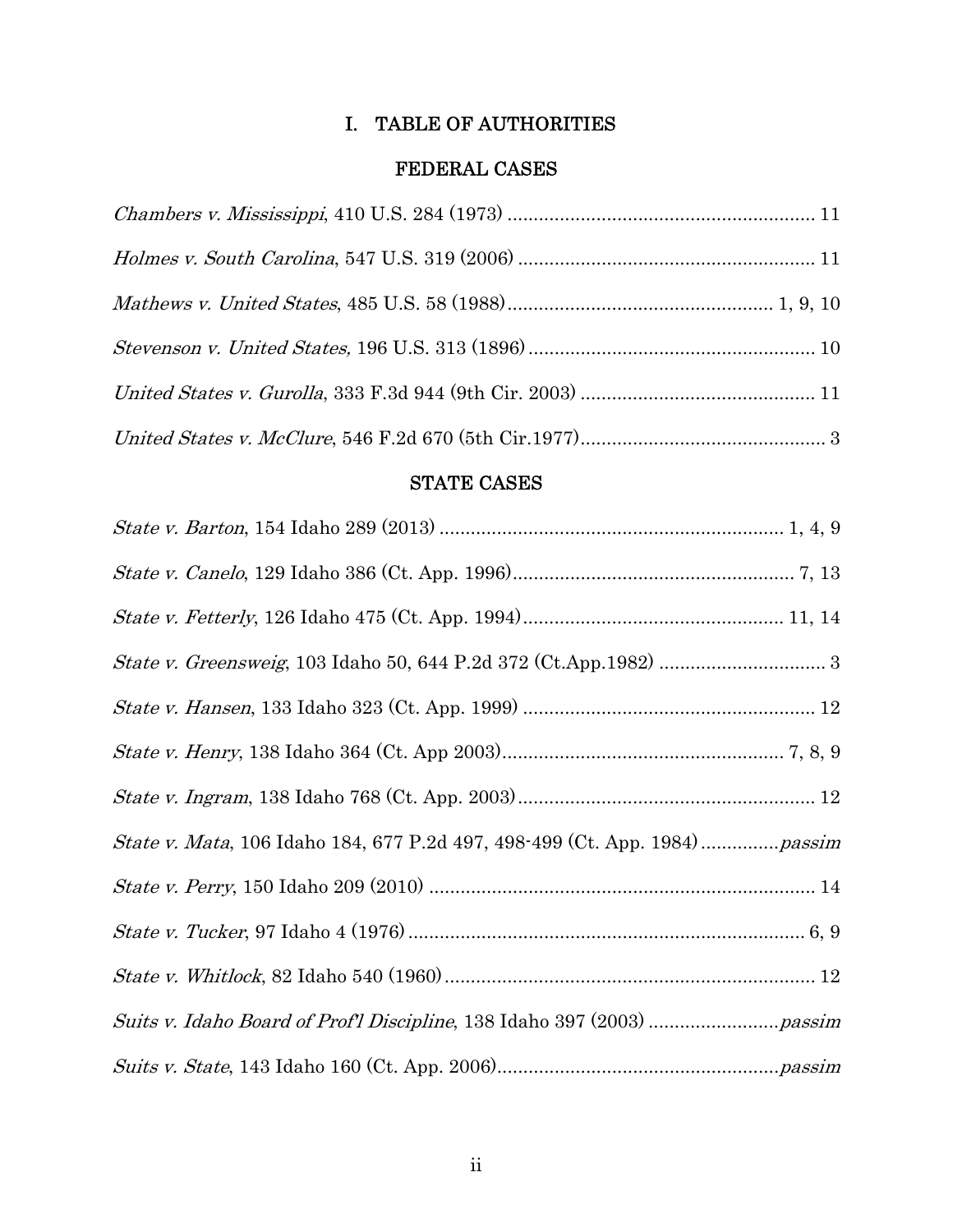## STATE STATUES

|--|--|--|

# **OTHER**

| 4 C. Torcia, Wharton's Criminal Procedure § 538, p. 11 (12th ed. 1976)  10 |  |
|----------------------------------------------------------------------------|--|
|                                                                            |  |
|                                                                            |  |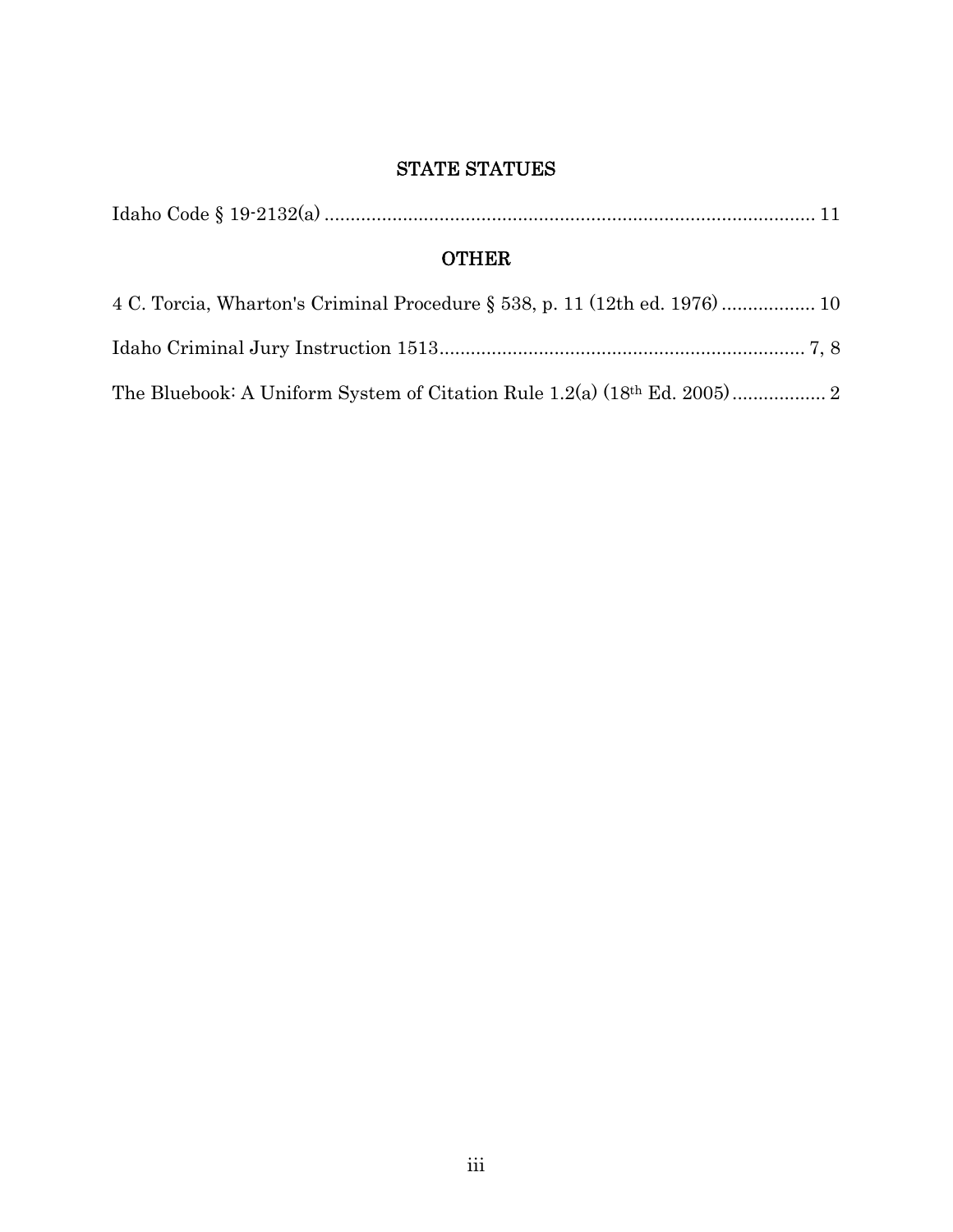#### **II. ARGUMENT IN REPLY**

#### **A.** *State v. Barton does not control this case.*

Chavis argued that he could assert an entrapment defense, even though he testified that he was not guilty of the charge, as defendant need not concede that he or she committed the crime to be entitled to an entrapment instruction. *Mathews v. United States,* 485 U.S. 58, 66 (1988).

#### 1. This Court's cases

The state argues that *State v. Barton,* 154 Idaho 289, 292 (2013), holds that "the entrapment defense in not available to a defendant that has never admitted to committing any of the underlying offenses," and controls this case. That is not so. While *Barton* states that "[t]he precedent in Idaho is clear" on this point (*id*.), it cites only to *Suits v. Idaho Bd. of Prof'] Discipline,* 138 Idaho 397 (2003), for that assertion. In *Suits,* however, the statement that Dr. Suits was not in a position to assert an entrapment defense, due to his "defense that the criminal offense did not happen" is *dicta* because the issue was resolved on a different ground. The holding in the case is that Dr. Suits did not present sufficient evidence to justify the giving of an entrapment defense. This Court wrote: "We refuse to set aside the Board's decision because the evidence presented to the Board does not support the entrapment defense nor does it show spoliation of evidence." 138 Idaho at 400. In support of its holding, the Court noted that "Dr. Suits was given the opportunity to present evidence in support of his entrapment claim, but the jury in the criminal trial rejected the entrapment defense and the tribunals in the disciplinary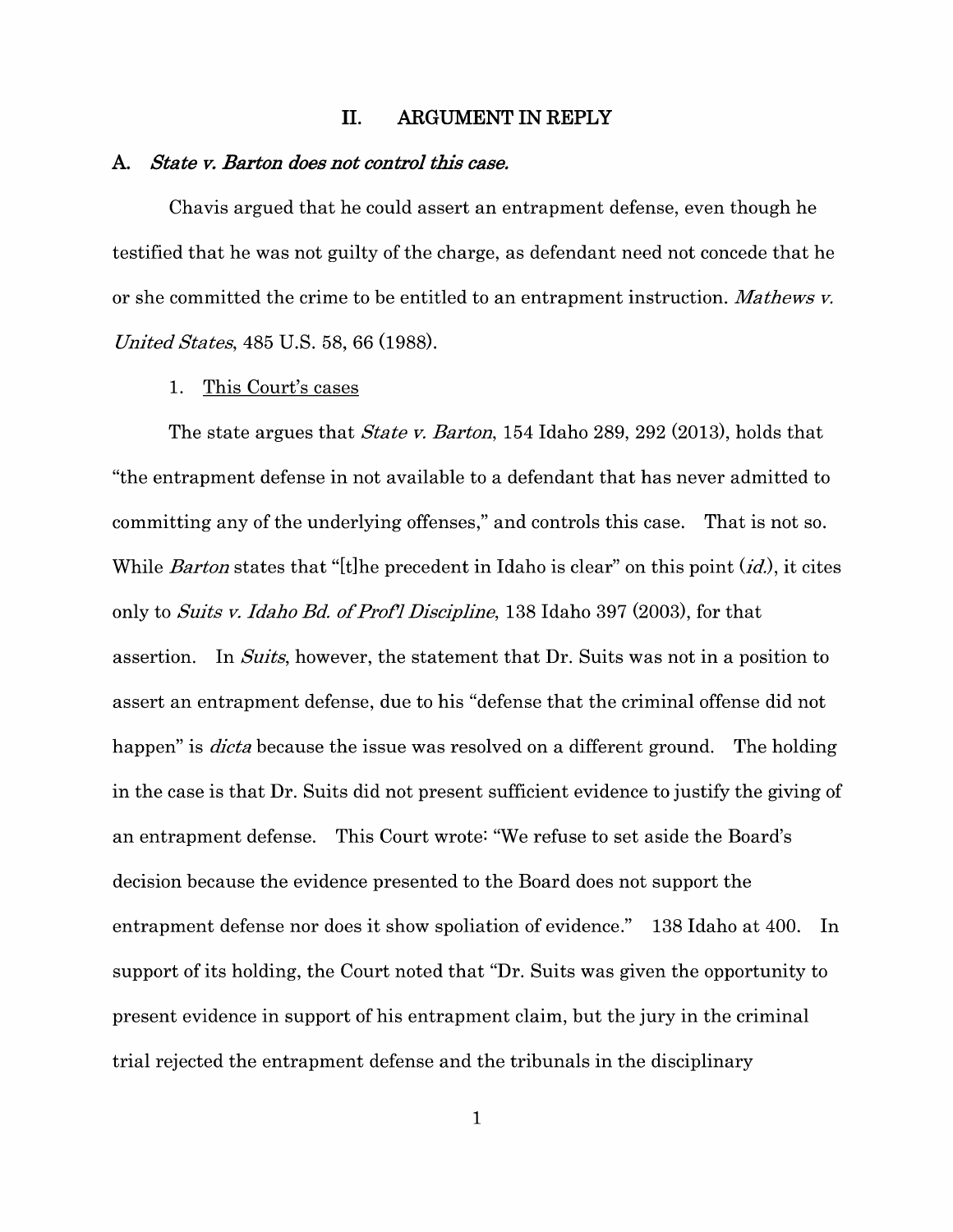proceedings have found that the facts do not support the defense. This Court is required to defer to the Board's findings unless those findings are clearly erroneous." 138 Idaho at 400 n.2. <sup>1</sup>

Additional evidence that the *Suits* Court's per se bar language is dicta is found in the Court's citation to authority for that proposition: *"See State v. Mata,*  106 Idaho 184, 185-186, 677 P.2d 497, 498-499 (Ct. App. 1984) (recognizing that entrapment defense necessarily implies that defendant admits to engaging in the criminal acts)." 138 Idaho at 400. Three things stand out from that. First is that *Mata* is a Court of Appeals' opinion, not a holding of this Court. Plainly, this Court gives serious consideration to the opinions of the Court of Appeals, but is not bound by the rulings of that Court.

Second, the *Suits* Court uses the qualifier "See," which acknowledges that the authority is not on point but is supportive only when an inferential step is taken from the holding itself. The Bluebook: A Uniform System of Citation Rule  $1.2(a)$ (18th Ed. 2005). Thus, this Court acknowledged that the Court of Appeals' opinion in *Mata* did not clearly hold that entrapment is not available to a defendant who denies committing the offense.

<sup>1</sup> If the district court presiding over the criminal case gave an entrapment instruction, it must have concluded the defense was available to Suits. And if the jury rejected the entrapment defense at trial, this Court could have resolved the issue in the disciplinary proceedings on the basis of res judicata, without reaching the issue of whether entrapment was even available. However, based upon the discussion in a later case, it appears that this Court may be mistaken over whether the district court gave an entrapment instruction. The Court of Appeals in *Suits v. State,* 143 Idaho 160, 165 (Ct. App. 2006), held that Suits's trial counsel was not ineffective for failing to request an entrapment instruction. *Suits v. State,* will be discussed in greater detail below.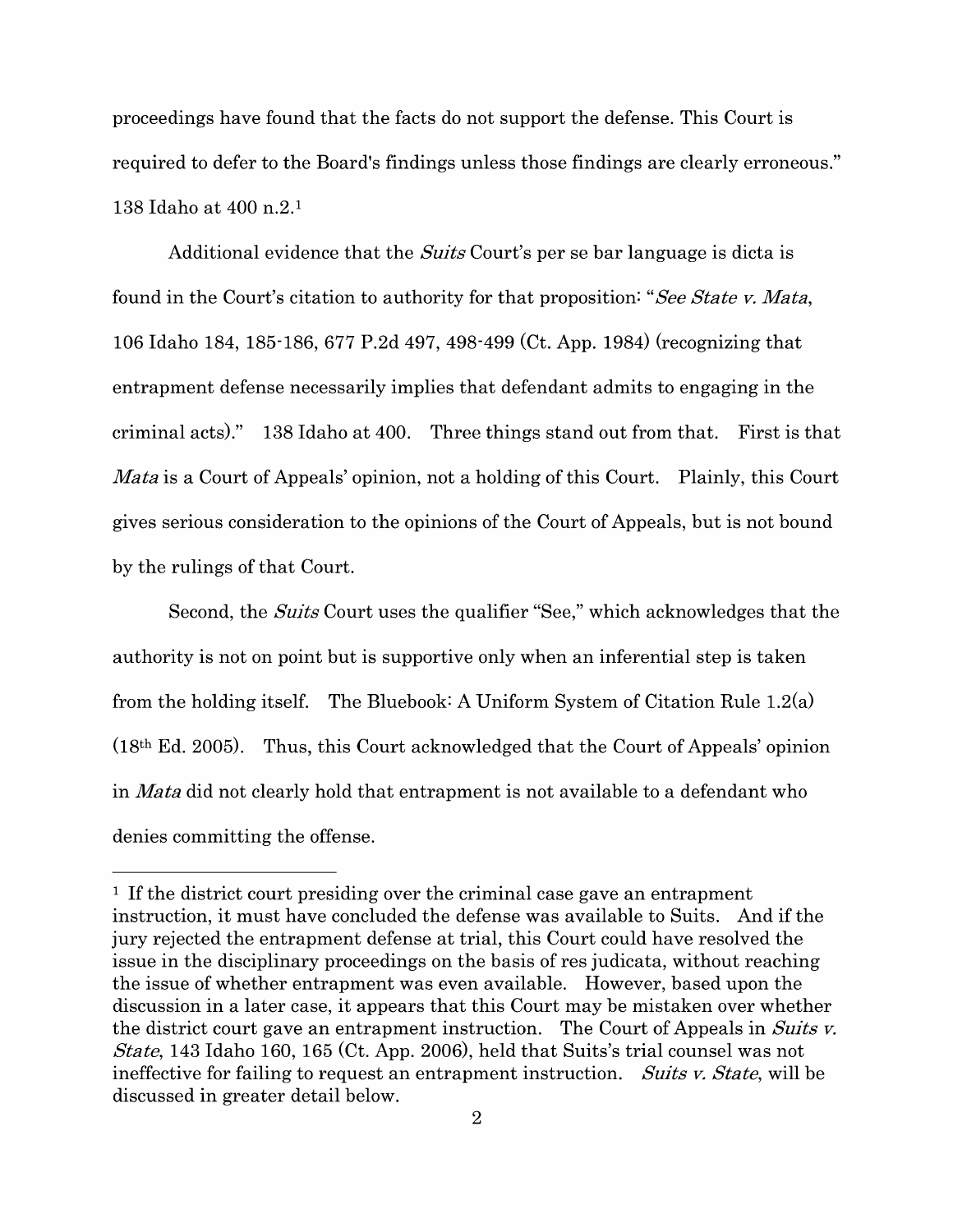Third, as explained below, an examination of *Mata* shows that it is not even supportive authority for the proposition for which *Suits* cited it.

#### 2. The Court of Appeals' cases

In *Mata,* the defendant admitted to making at least two deliveries of heroin to a police informant. The trial court gave an entrapment instruction but the defendant was convicted anyway. On appeal, he challenged the jury's determination of that issue. The entrapment instruction given to the jury was not challenged on appeal, nor was it even made part of the record. The Court of Appeals thus "presume[d] that the jury applied proper instructions to the evidence when it convicted Mata and rejected his entrapment defense." 106 Idaho at 187. It then found the jury verdict was supported by substantial, competent evidence, writing that:

The verdict of a properly instructed jury will not be overturned if it is supported by substantial, competent evidence. The jury is entitled to draw all justifiable inferences from the evidence. *E.g., State v. Greensweig,* 103 Idaho 50, 644 P.2d 372 (Ct.App.1982). Here, if the subjective approach to entrapment were applied, we believe the record contains substantial evidence upon which the jury justifiably could infer that Mata had been predisposed to engage in heroin transactions when given the opportunity to do so. Conversely, if the objective standard were applied, we believe the conduct of the government's agents would not have induced an average person, not already predisposed to engage in heroin transactions, to commit the offense charged here. There has been no showing of oppressive or coercive government conduct which might, under either the subjective or objective test, preclude a conviction. *Cf, e.g., United States v. McClure,* 546 F.2d 670 (5th Cir.1977) (reversing conviction upon showing of intimidation). Accordingly, we conclude that Mata's conviction will not be set aside upon the ground of entrapment.

106 Idaho at 187.

As is manifest, the Court of Appeals' holding in *Mata* provides no support for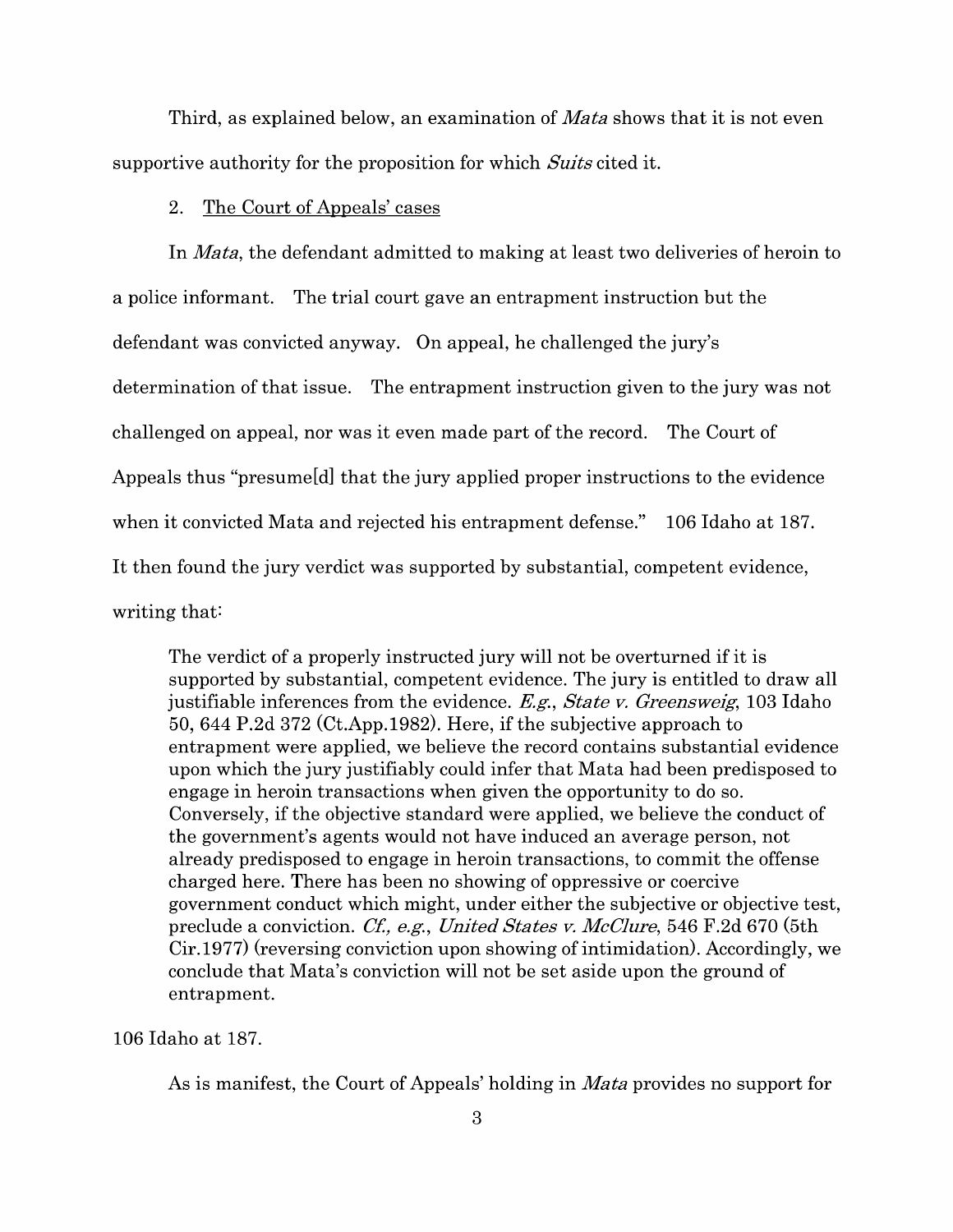the proposition that the entrapment defense is not available to a defendant that does not admit committing the underlying offenses. That question was not presented, not even tangentially. Thus, in fact, neither the dicta in *Suits* nor the holding in *Mata* are clear precedent for the proposition cited in *Barton.* 

In addition, *Mata* is distinguishable on its facts and its language was at best dicta. As noted, *Mata* involved a defendant accused of selling heroin. At trial Mata raised an entrapment defense and the jury was instructed on this defense. Trial testimony revealed that Mata was a heroin addict who had used drugs in the presence of the undercover agent. The undercover agent went to Mata's home and asked him to help him buy some heroin. Mata agreed and went with the agent. Mata gave the agent's money to one individual and then drove with the agent to another location where Mata obtained the drugs and gave them to the agent. Evidence was presented that Mata also helped the agent buy drugs on other occasions. *Mata*, 106 Idaho at 186-187. Mata testified on his own behalf.<sup>2</sup>

On appeal, the issue before the court was whether Idaho law applies an objective, subjective, or hybrid test of entrapment. The issue at hand was whether the defense of entrapment was a question for the court or for the jury. Deciding that the Idaho Supreme Court had not yet addressed the issue in a majority opinion, it went on to discuss the standard for each test. The Court of Appeals concluded, without deciding what the correct application in Idaho should be, that it would apply

<sup>&</sup>lt;sup>2</sup> The content of Mata's trial testimony is not discussed by the court, thus it is not clear whether Mata admitted any elements of the offense charged.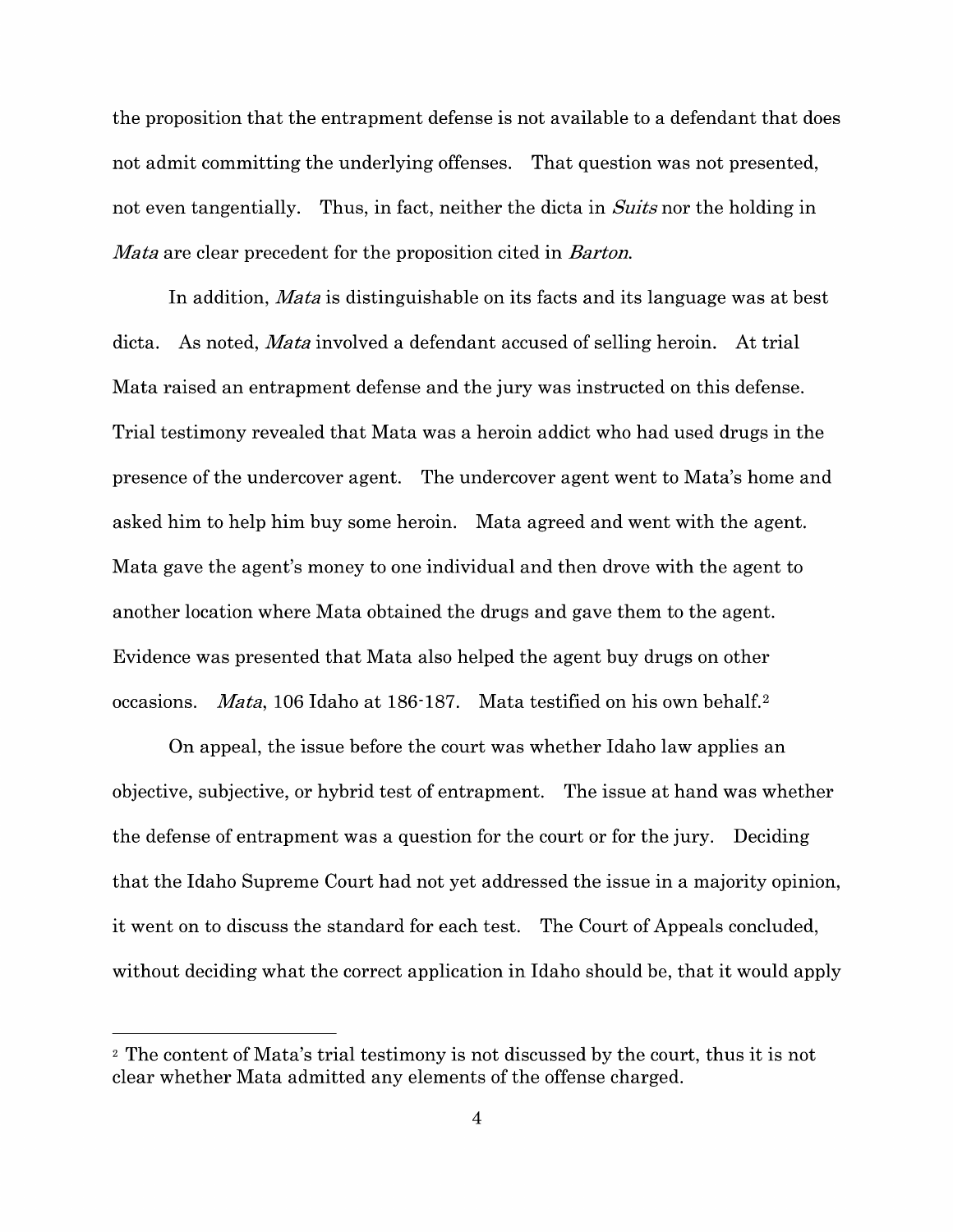the subjective test to the case at hand because in previous cases the Supreme Court had discussed the question of entrapment as a question for the jury. *Id.* at 186. The court noted that an objective test would yield the same result. *Ibid.* 

Nowhere in *Mata* does the Court of Appeals discuss whether a defendant raising an entrapment defense must admit to all the elements of the offense charged. The court's discussion about objective vs. subjective approaches to entrapment was addressed solely on the question of whether entrapment is to be resolved by the jury or the judge, and not whether a defendant must admit the elements of the offense in order to raise the defense.

A second issue raised on appeal by Mata was whether the court improperly limited the presentation of defense evidence when the court prohibited Mata's wife from testifying. Apparently believing that the wife's testimony might lead to an alibi defense, the trial court precluded her testimony. *Id.* at 188. In finding the trial court erred in excluding this testimony, the court nevertheless found no prejudice because there was no offer of proof as to what alibi testimony would have been given and because the alibi theory would have been inconsistent with the entrapment defense, and therefore the error was harmless. *Ibid.* 

An alibi defense *is* inconsistent with entrapment because the defendant denies even being at the scene of the crime; if a defendant is not present to commit the offense, he cannot also be entrapped into committing it. In contrast, there is no reason why a defendant who admits being at the scene and committing certain acts may nevertheless also deny that he was aware of the nature of the controlled

5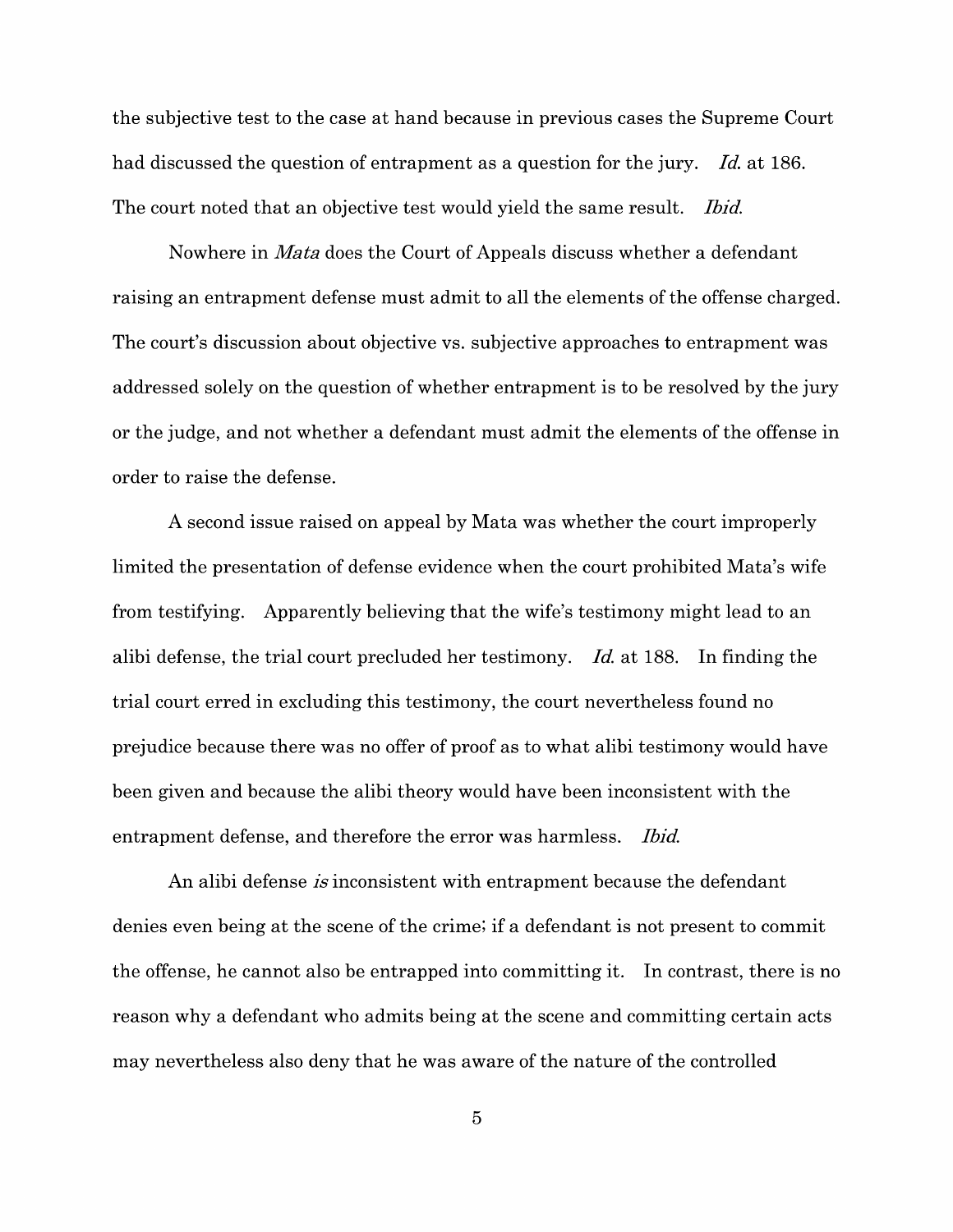substance or that he possessed the requisite intent should be deemed ineligible to present an entrapment defense.

In fact, the Court of Appeals has recognized that there was no binding precedent to support *Suits v. Idaho Bd.* at the time that case was decided. In the appeal from the denial of Suits's post-conviction petition, the Court of Appeals noted that, at the time of Suits's trial, "Idaho courts ha[d] not explicitly held whether this state permits a defendant to deny some or all of the elements of an offense while still claiming entrapment." *Suits v. State,* 143 Idaho 160, 163 (Ct. App. 2006). As *Mata* was decided in 1984, and Suits was not even arrested until December 31, 1998, it necessarily follows that the Court of Appeals did not consider *Mata* to stand for the proposition it was cited in *Suits v. Idaho Bd.* Otherwise, it would have stated that the rule against inconsistent defense was established at the time of the trial. *Suits v. State,* 143 Idaho at 163.

Further, the Court of Appeals did not even consider this Court's dicta in *Suits*  to be the holding of the Court. Instead, it wrote, "[w]e are *constrained* to follow the Supreme Court's *indication* in *Suits* that Idaho follows the rule prohibiting inconsistent defenses." *Suits v. State,* 143 Idaho at 164 (emphasis added).

Contrary to *Mata,* but not cited by this Court in *Suits v. Idaho Bd.,* is *State v. Tucker,* 97 Idaho 4 (1976), which held that an attorney may have denied his client the effective assistance of counsel by submitting the entrapment issue to the jury rather than the judge.<sup>3</sup>

<sup>&</sup>lt;sup>3</sup> At the time of the trial in *Tucker*, the defendant had the choice of presenting the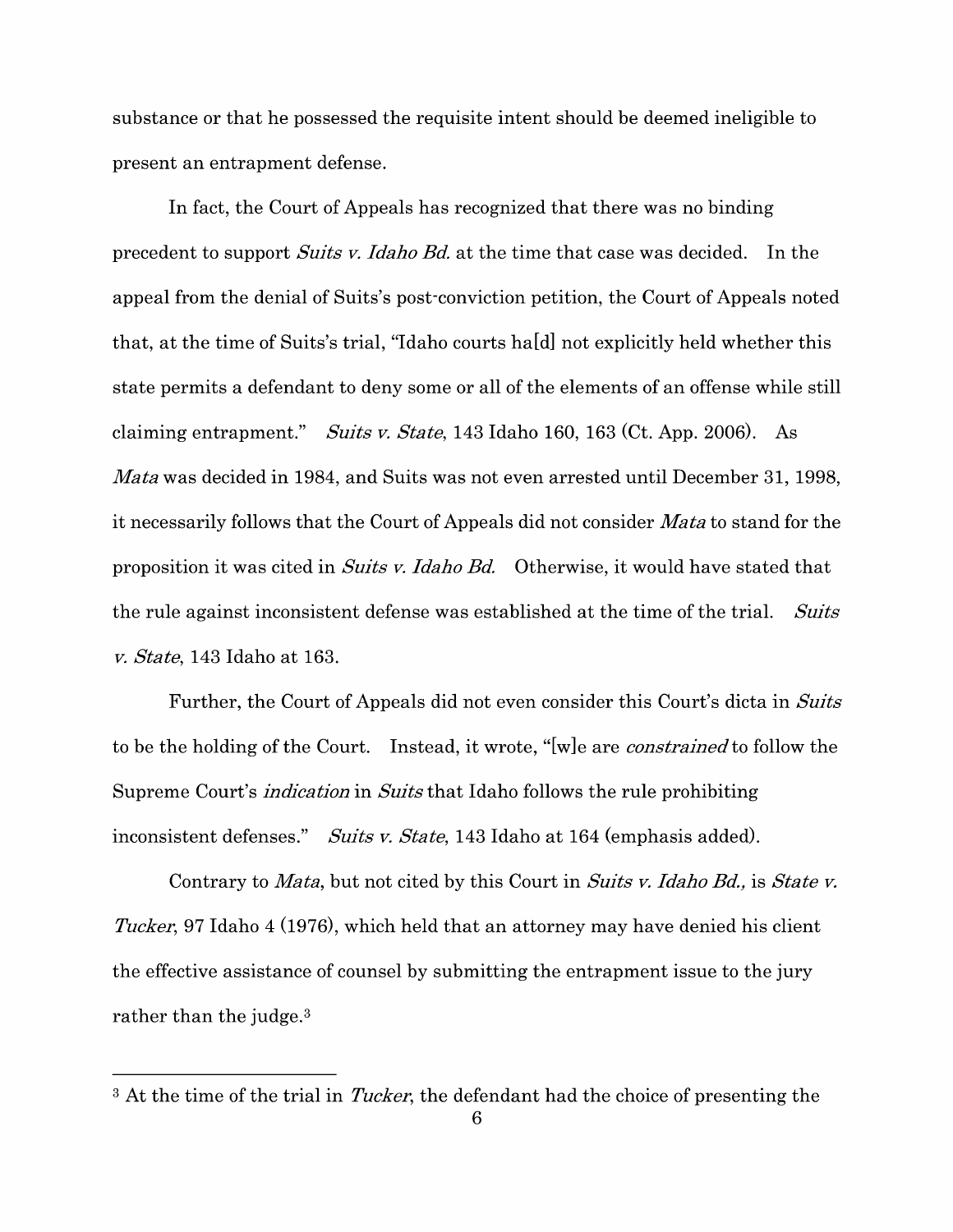In *Tucker,* the defendant admitted his presence at the scene of the offense, but denied that he participated in the actual drug sale. 97 Idaho at 6-7. Nevertheless, this Court did not question whether Tucker was entitled to raise an entrapment defense even though he did not admit all the elements of the offense. Thus, there was case law support for providing an entrapment instruction defense in *Suits,*  which was not considered by this Court.

In addition, this Court's approved jury instruction in no way requires a full admission of all the elements necessary to establish guilt before the jury may consider the defense. Instead, ICJI 1513 states, "Even though the defendant *may*  have [e.g. sold the drugs] as charged by the state, if it was the result of entrapment then you must find the defendant not guilty." (Emphasis added.) The instruction does not require the defendant admit all the elements of the offense before he is entitled to raise the defense. This instruction was approved in *State v. Henry,* 138 Idaho 364, 367 (Ct. App 2003), as an accurate statement of the law on entrapment.

The Comment to the entrapment instruction notes that the instruction "should be given only if the defendant has produced 'some substantial evidence' supporting the defense of entrapment." *ICJI 1513, Comment.* Thus, to be entitled to an entrapment instruction there need only be a reasonable view of the evidence presented that would support the theory of entrapment. See, e.g., *State v. Canelo,*  129 Idaho 386, 392 (Ct. App. 1996) (to prevail on appeal where an entrapment was

entrapment issue to either a judge or a jury. That issue is not relevant here, as entrapment under the current law is a jury issue.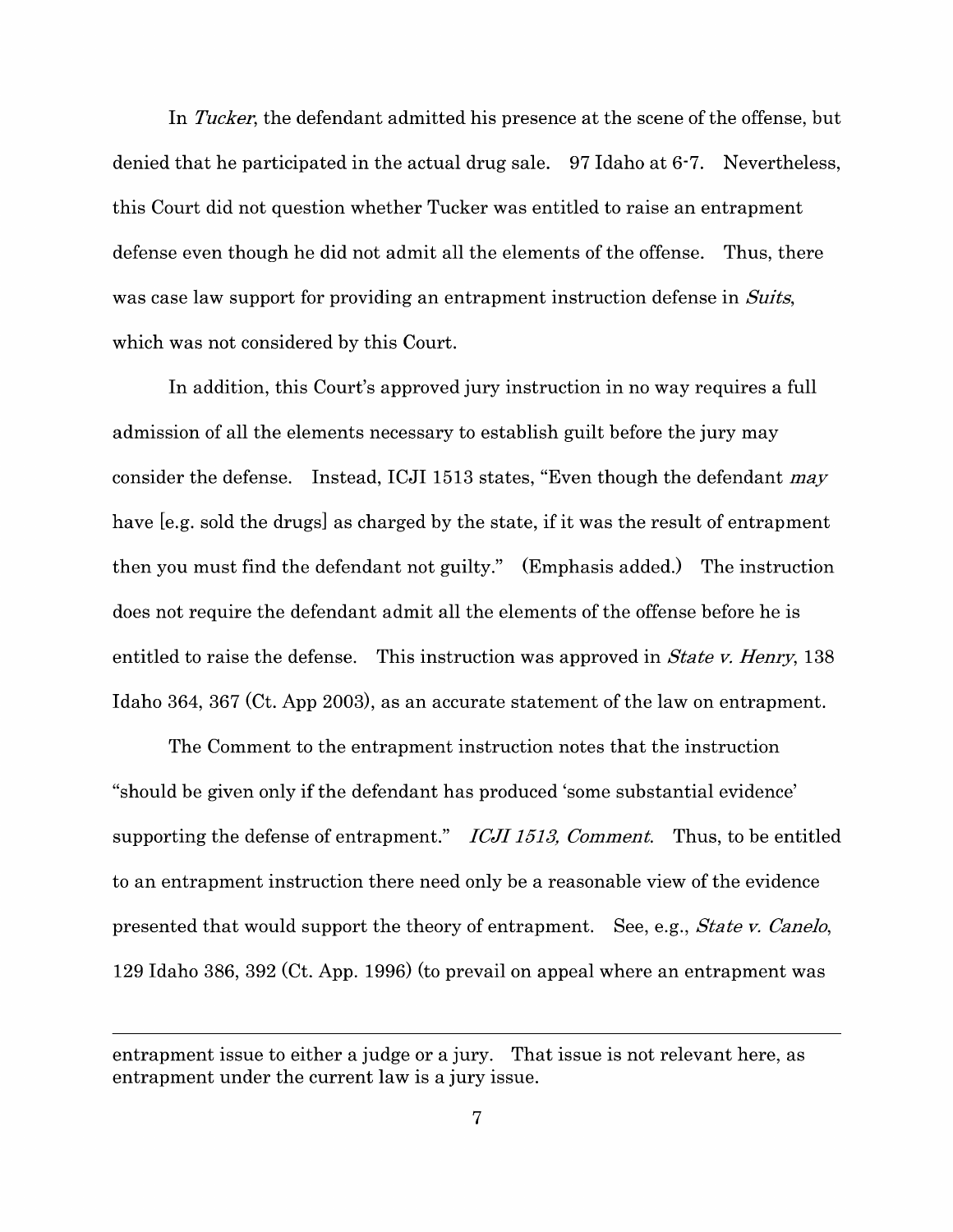denied, the defendant need only demonstrate that a reasonable view of the evidence presented would support the theory of entrapment instruction).

That a defendant is not required to admit all the elements of the offense charged before being entitled to an entrapment instruction is evident in *State v. Henry, supra.* There, the defendant, an attorney, was charged with trafficking methamphetamine after a client of Henry's told the police that he had used cocaine and methamphetamine to pay for Henry's legal services. The police recruited the client to carry out an undercover drug investigation after the client had been arrested on drug charges.

Per police instructions, the client placed a recorded telephone call to Henry, indicating that he wanted to make some payment to Henry for his legal services before leaving town. Henry agreed to meet the client later that night. An undercover agent accompanied the client to meet Henry. Henry approached the client's car and after some discussion asked, "Do you have anything for me?" The undercover agent gave Henry a clear plastic package containing a white powdery substance. Police officers arrested Henry as he drove away.

At trial, evidence was presented that Henry received methamphetamine as a form of payment for his legal fees. Henry claimed that he did not know the nature of the substance he received from the undercover agent, and if anything, he believed it was cocaine not methamphetamine. An entrapment instruction was given to the Jury.

On appeal Henry objected to the pattern entrapment jury instruction (ICJI

8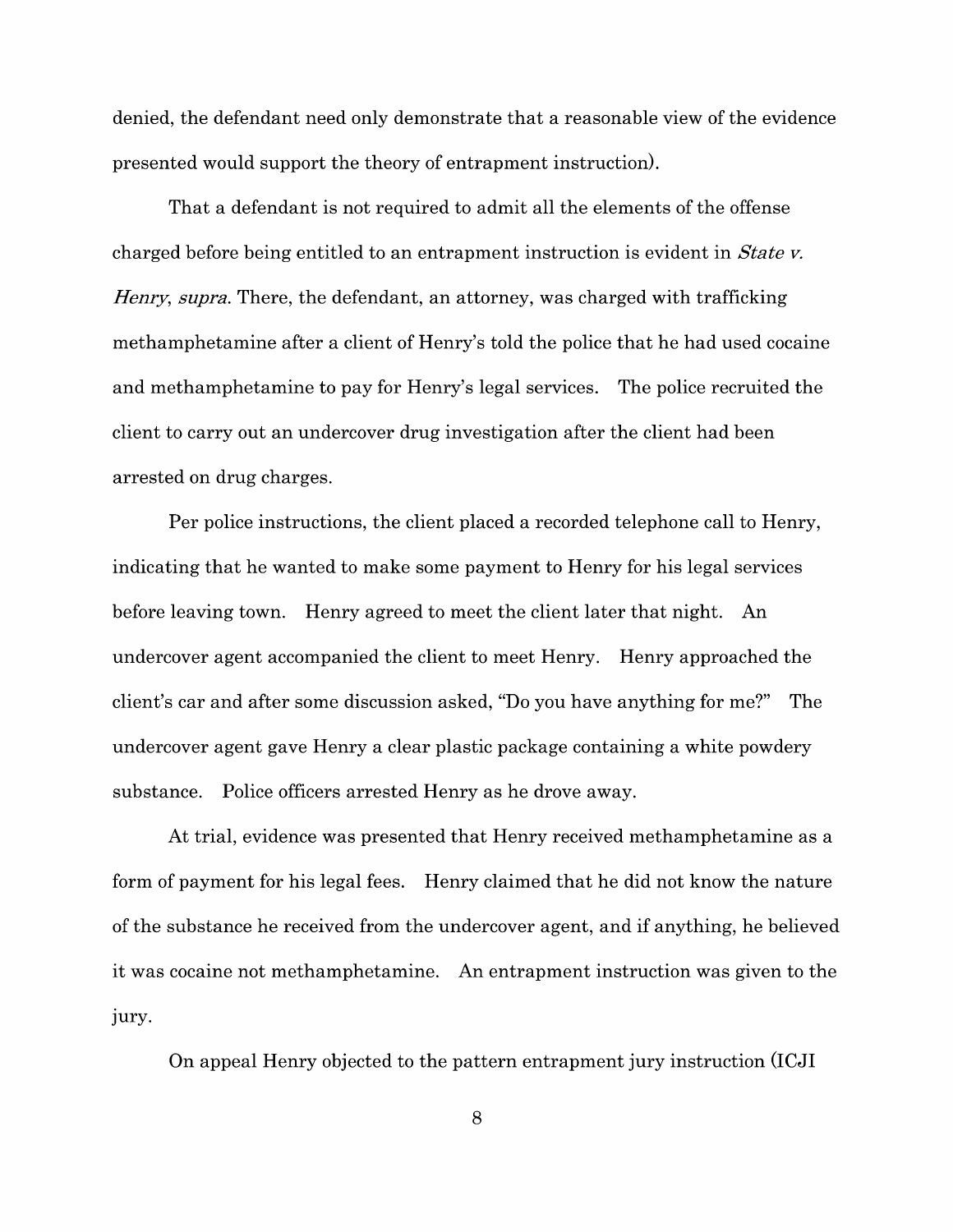1513) that was given to the jury. The Court of Appeal held that the jury instruction correctly stated the law and upheld the jury's verdict. Nowhere in the *Henry*  decision does the court conclude, or even imply, that the entrapment instruction should not have been given because Henry denied knowledge of the nature of the illegal substance.

#### 3. Summary

The state is incorrect in its assertion that *Barton* controls this case. *Barton*  relies upon dicta from *Suits v. Idaho Bd.* Of *Prof] Discipline,* which, in turn, relies upon, at most, dicta from *State v. Mata.* Moreover, in *Mata,* the alternative defense was alibi, which was entirely inconsistent with an entrapment defense, unlike in *Suits v. Idaho Bd.* or *Barton.* The Court of Appeals itself acknowledged *Mata* did not establish a bar on inconsistent defense in *Suits v. State.* At the same time, *Suits v. Idaho Bd.* does not cite to or discuss this Court's decision in *State v. Tucker*  or the Court of Appeals' decision in *State v. Henry,* cases where entrapment instructions were given even though inconsistent defenses were put forth. Nor does *Suits v. Idaho Bd.* recognize the Court's own pattern jury instruction on entrapment acknowledges there may be cases where the defendant has not committed the offense but may still assert entrapment.

#### **B.** *This Court should now adopt the* **Mathews** *rule.*

The United States Supreme Court held in *Mathews v. United States,* "that even if the defendant denies one or more elements of the crime, he is entitled to an entrapment instruction whenever there is sufficient evidence from which a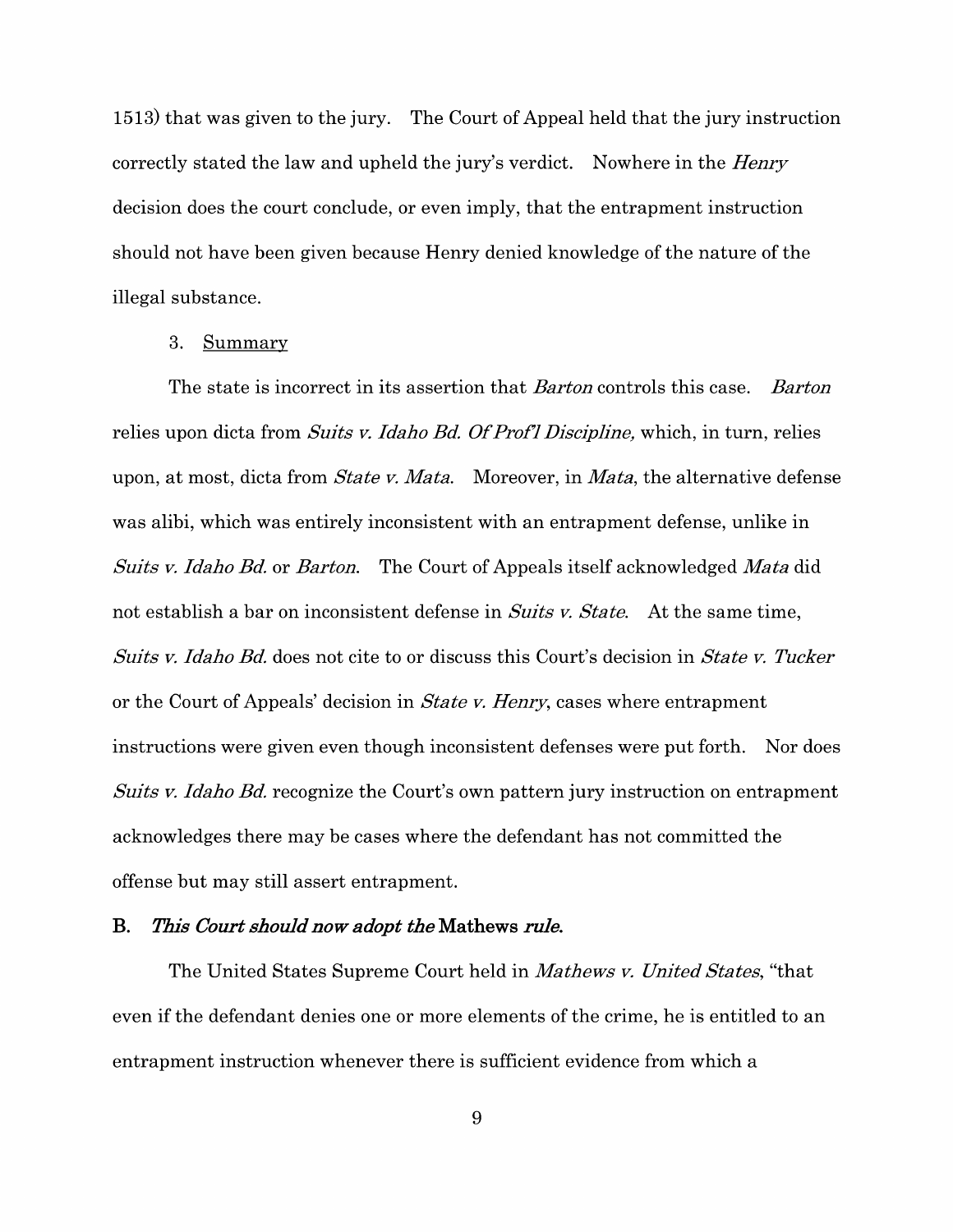reasonable jury could find entrapment." 485 U.S. at 62. It determined that was the best rule to apply because it was in line with the "general proposition [that] a defendant is entitled to an instruction as to any recognized defense for which there exists evidence sufficient for a reasonable jury to find in his favor." 485 U.S. at 63, *citing Stevenson v. United States,* 162 U.S. 313 (1896); and 4 C. Torcia, Wharton's Criminal Procedure § 538, p. 11 (12th ed. 1976). It noted that a parallel rule had been applied in the context of a lesser included offense instruction. *Id.* 

While *Mata* discussed the two justifications for the entrapment defense, that discussion does not support the *Suits* dicta because Mata indicated that Idaho cases tended to follow the subjective justification.<sup>4</sup> And, that was the situation in

*Mathews.* As the Court wrote,

Suffice it to say that the Court has consistently adhered to the view ... that a valid entrapment defense has two related elements: government inducement of the crime, and a lack of predisposition on the part of the defendant to engage in the criminal conduct. Predisposition, "the principal element in the defense of entrapment," focuses upon whether the defendant was an "unwary innocent" or instead, an "unwary criminal" who readily availed himself of the opportunity to perpetrate the crime. The question of entrapment is generally one for the jury, rather than for the court.

*Mathews v. United States,* 485 U.S. 62-63 (internal citations omitted).

Finally, a rule denying the presentation of inconsistent defenses denies a

<sup>4</sup>The subjective justification is based upon "the principle that where criminal intent is an element of an offense, such intent must originate in the defendant's mind," not placed there by the government. The objective justification is meant "to discourage official lawlessness in the name of law enforcement." The first focuses on the defendant's subjective state of mind, the second on the objective actions of the government. *State v. Mata,* 106 Idaho at 186. The Court of Appeals noted that its holding would be the same regardless of which justification the jury was instructed upon. *Id.*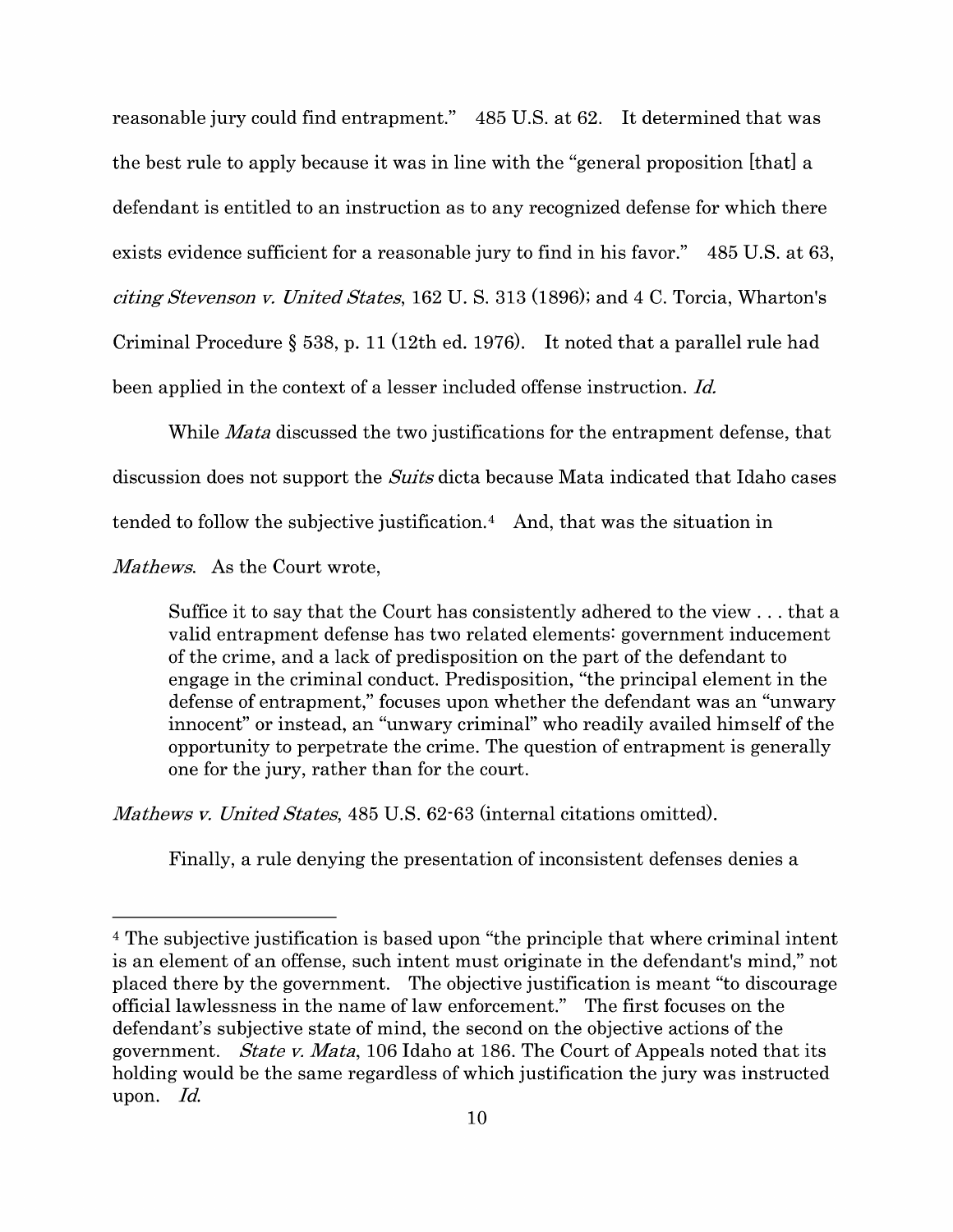defendant his right to present his defense to the jury. See, *Chambers v. Mississippi*, 410 U.S. 284, 3012 (1973) (right to present witnesses). The United States Supreme Court has reaffirmed this basic constitutional right in *Holmes v. South Carolina,* 547 U.S. 319, 331 (2006), which rejected a rule which limited a defendant's right to present evidence that a third party committed the offense. The requirement that a defendant fully admit his guilt in order to be able to present an entrapment defense is analogous to state law rule rejected in *Holmes.* Thus, *Ma thews* is the better-reasoned rule and should be adopted by this Court.

### **C.** *The trial court erred in refusing to give an entrapment instruction because there was sufficient evidence to support the instruction.*

A trial court must instruct the jury on "all matters of law necessary for their information" and must give a requested jury instruction if it determines that instruction to be correct and pertinent. I.C.  $\S 19-2132(a)$ . A requested instruction must be given where: (1) it properly states the governing law; (2) a reasonable view of the evidence would support the defendant's legal theory; (3) it is not addressed adequately by other jury instructions; and (4) it does not constitute an impermissible comment as to the evidence. *State v. Fetterly*, 126 Idaho 475, 476-77 (Ct. App. 1994).

The state does not contend that the first, second, and fourth *Fetterly*  requirements are absent. It only argues that "the evidence at trial did not support an entrapment instruction." Respondent's Brief, pg. 10. However, that is not the case.

First, only slight evidence raising the issue of entrapment is necessary for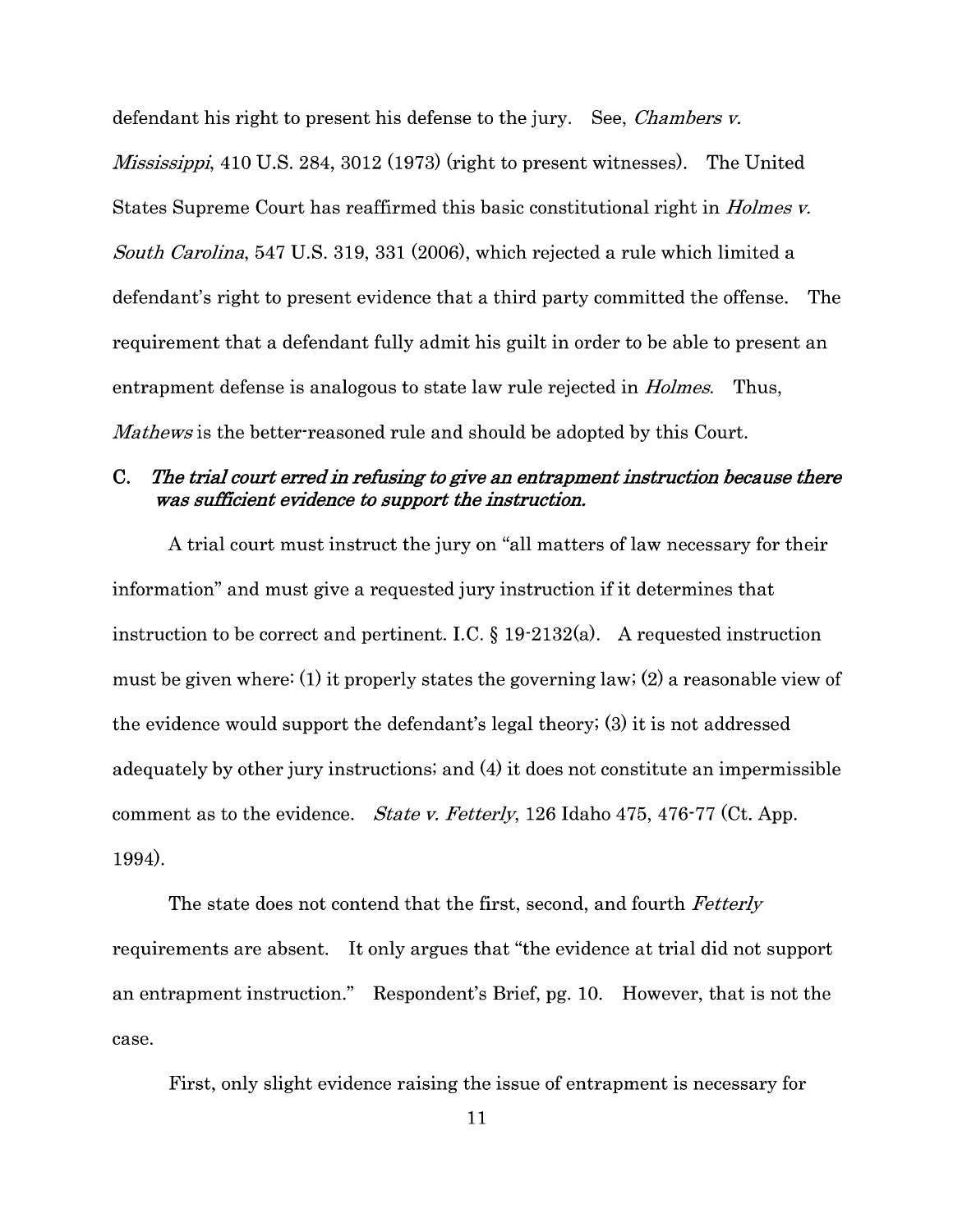submission of the issue to the jury. *United States v. Gurolla,* 333 F.3d 944, 951 (9th Cir. 2003). "A defendant is entitled to have the jury instructed on every defense or theory of defense having *any support* in the evidence." *State v. Hansen,* 133 Idaho 323, 328 (Ct. App. 1999).

The state's citation to *State v. Whitlock,* 82 Idaho 540 (1960), does not aid its cause. There, the police simply approached Whitlock while he was at work, asked him to "fix him up" and Whitlock asked "What would you like?" before he provided illegal liquor to the officer. This evidence demonstrated that Whitlock was already in the business of selling illegal liquor and needed no persuasion to continue to engage in the business. Here, Chavis presented evidence that he was not predisposed to commit a crime and the idea for committing the crime came from an agent of the state and not from him. The same distinction holds true for *State v. Ingram,* 138 Idaho 768 (Ct. App. 2003), another case relied upon by the state.

As has been noted, in order to post a "women seeking men" ad on craigslist the user must click on a link with the notice: "By clicking on the link below, you confirm that you are 18 or older and understand that personals may include adult content." Exhibits, pg. 49. Thus, Chavis could reasonably believe the person he was chatting with was over eighteen even though she claimed to be younger. A reasonable juror could conclude, as Chavis did, that an adult was pretending to be younger. Role playing is, of course, common in such chat rooms.

Further, during the discussions with "Haley" he made it clear that he was only interested in someone over the age of consent. Chavis wrote: "Just to be clear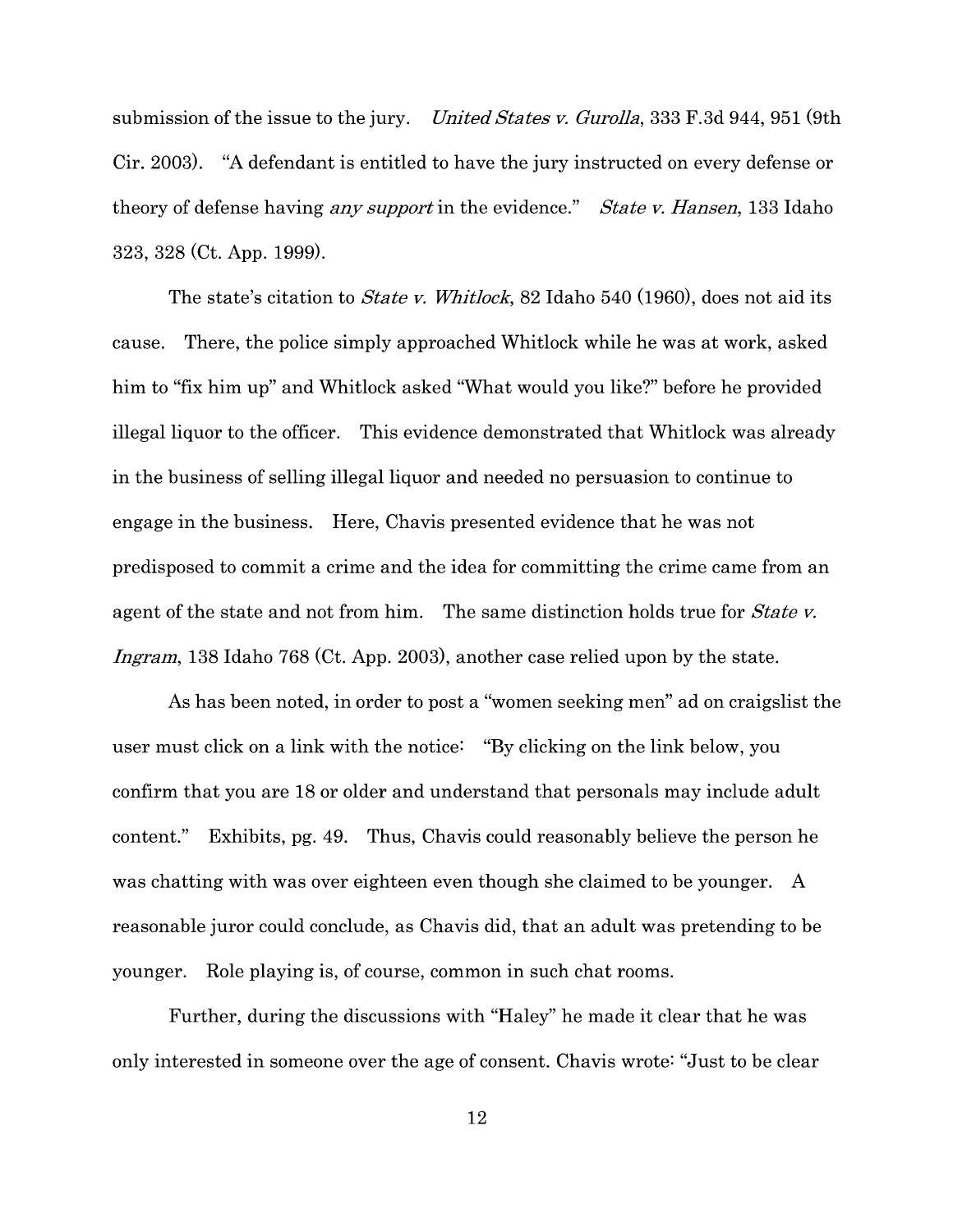this is just to hang out. I am not promising anything sexual. I'm pretty sure you are the age of consent but it's kinda confusing looking online while driving. I don't wanna get in trouble[.]" In response to this, the Agent aggressively encouraged Chavis to overcome his qualms. "Natalie" responded: "wtf Tim!!! that's not what I said! I don't want to just hang outs if I wanted to hang out I wud have gone with my sister lol" and "lol seriously don't want to jus hang out.sorry.we only hav a couple hours anyway." Exhibits, pg. 37.

Next, the state writes that Chavis "erroneously claims" that Agent Sutehall was not predisposed to commit an offense. Respondent's Brief, Pg. 14. But it is the state which is mistaken. The agent testified he "cut off the communication because it didn't meet the threshold that I was looking for. I didn't feel like there was a real threat there[.]" T pg. 252, ln. 19-23. The agent testified that Chavis was not a "real threat" because he was not predisposed to commit a crime. Otherwise he would have continued to pursue Chavis. Even the trial prosecutor had to concede opening statements that this "conversation didn't really go anywhere ... just kind of fizzled out." T pg. 114, ln. 8-9.

In any case, the state's argument that was counter-evidence to the entrapment defense misses the point. There only has to be a reasonable view of the evidence that Chavis was entrapped. *State v. Canelo,* 129 Idaho 386, 392 (Ct. App. 1996). Undisputed evidence establishing the defense is not required in order to be entitled to an instruction. It is the jury's function to determine whether the defense has been established. And, as set forth above and in the Opening Brief, Chavis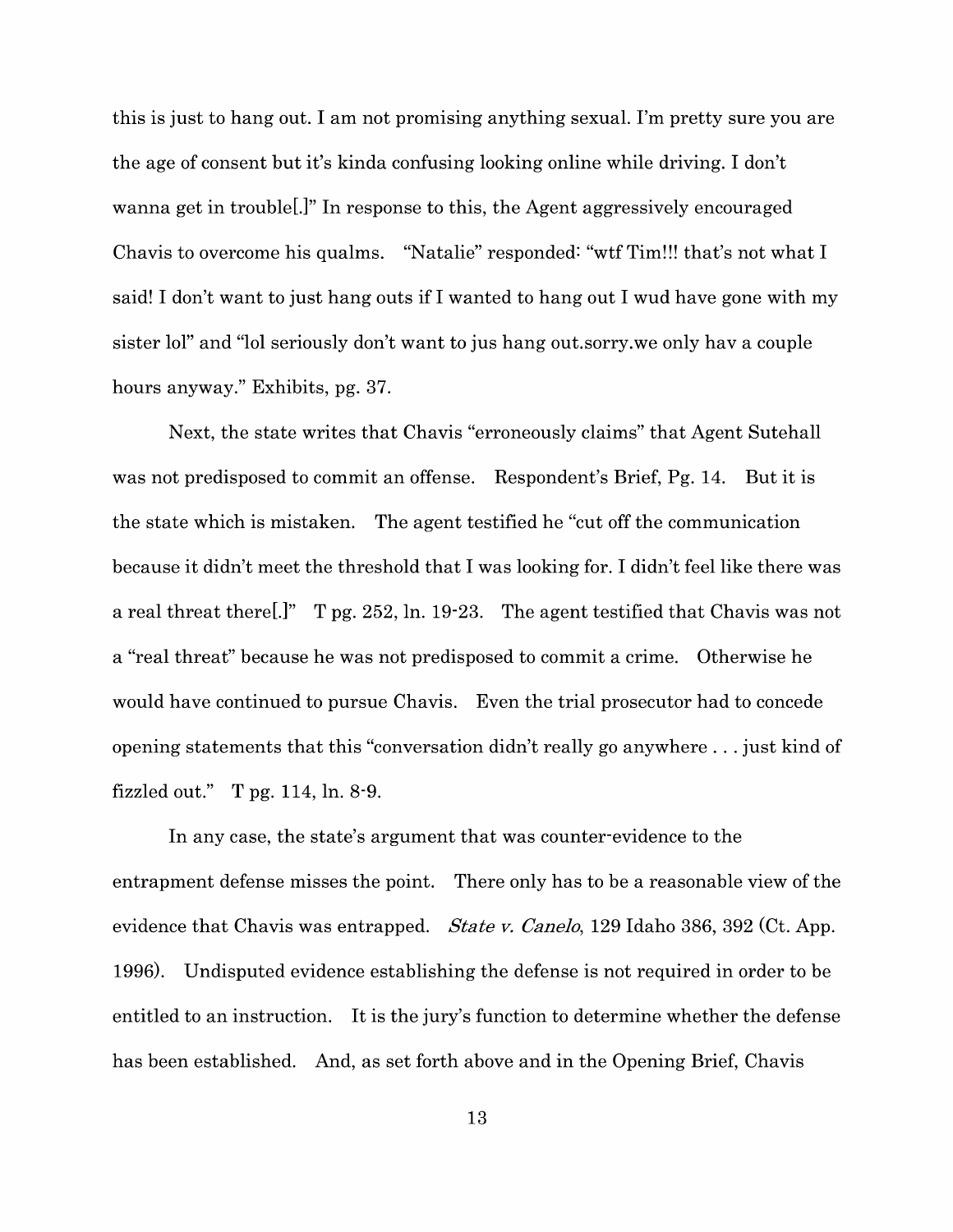presented that quantum of evidence at trial. Thus, the trial court erred in refusing to instruct the jury on the entrapment defense. *Fetterly, supra.* 

#### **D.** *The state has not proved that the error is harmless beyond a reasonable doubt.*

"A defendant appealing from an objected-to, non-constitutionally-based error shall have the duty to establish that such an error occurred, at which point the State shall have the burden of demonstrating that the error is harmless beyond a reasonable doubt." *State v. Perry,* 150 Idaho 209, 222 (2010). Here, the state makes no attempt to argue the error was harmless. Thus, no reply is required.

#### III. **CONCLUSION**

In light of the above, Chavis Jackson asks the Court to vacate the judgment and sentence, and remand the case for a new trial where the jury is instructed on entrapment.

Respectfully submitted this 22nd day of July, 2019.

Isl Dennis Benjamin Dennis Benjamin Attorney for Chavis Jackson